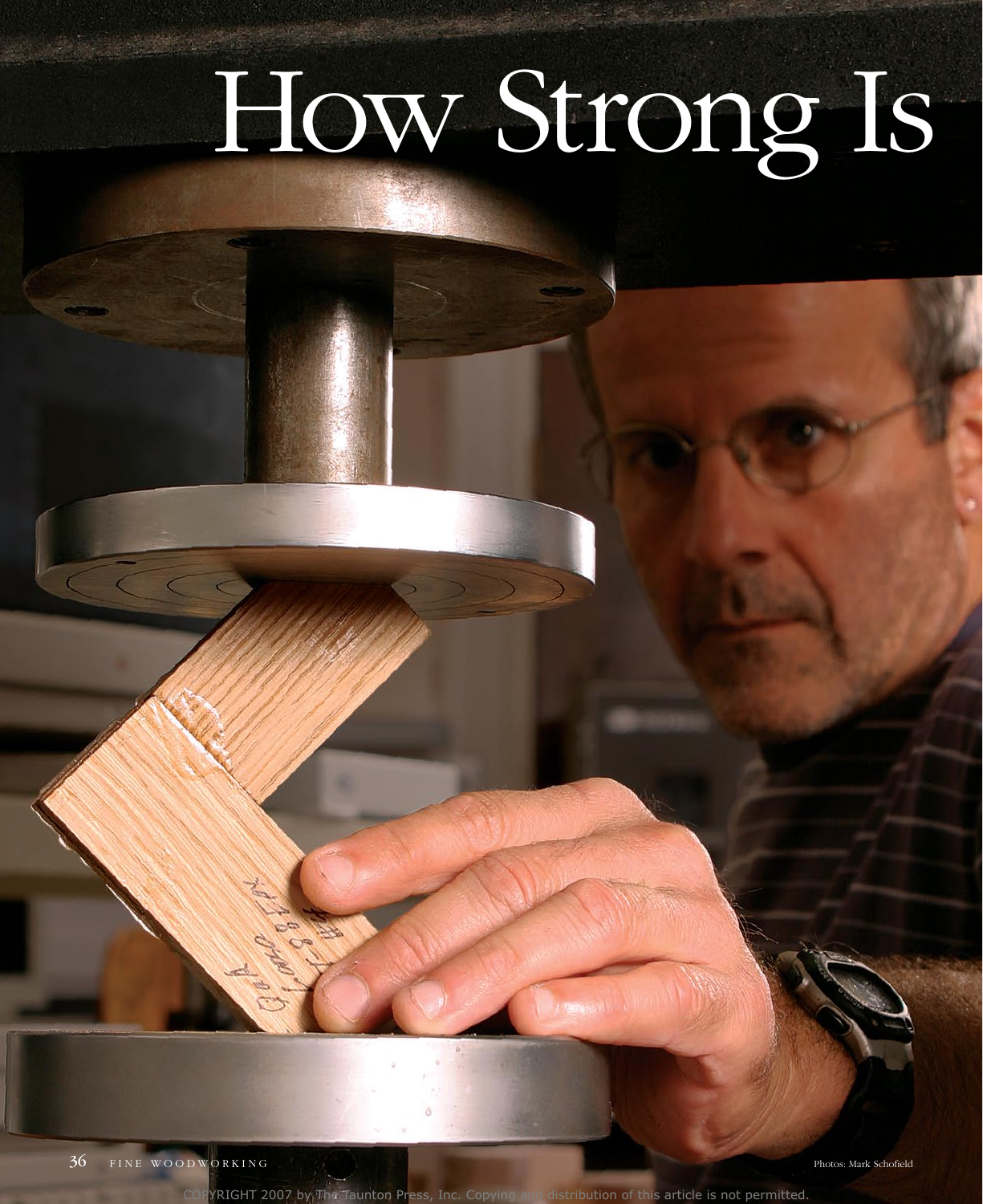# Your Glue?

We take six types to the breaking point, shattering some common wisdom in the process

#### B Y M A R K S C H O F I E L D

nless they confine their woodworking to knockdown furniture, all woodworkers rely on glue. As a result, there are dozens of types of glue and masses of competing brands all proclaiming their superiority.

To help make sense of it all, *Fine Woodworking* ran a test with three main objectives. The first was to compare six common types of woodworking glue; the second was to see if the type of wood might affect the bonding strength of the different glues; the third was to determine how tolerant the glues are to poorly cut joints.

The results were revealing. Some older glues performed superbly, while a newer glue was less than impressive. The wood type does make a difference, but don't believe the stories that say all dense tropical woods are hard to glue. And, while glue starvation seems to be a myth, so does the gap-filling ability of certain glues.

#### Selecting glues, woods, and gaps

To see whether an open-grained wood bonds differently from a tight-grained one, we chose white oak and hard maple. Dense tropical woods have a reputation as being difficult to glue. we intended to use teak, but the lumberyard owner suggested ipé, as he had heard many complaints about glue failure with this wood.

we chose a traditional interior polyvinyl acetate (PVA) yellow glue represented by Elmer's carpenter's glue; a newer PVA glue with a Type I waterproof rating in the form of Titebond III; two types of hide glue, a room-temperature version by old Brown Glue and traditional granules that must be mixed with water and heated; a two-part, slow-set epoxy from System Three; and Gorilla Glue's polyurethane.

If a joint is sloppy, will the glue fill the gaps? Conversely, if the joint is so tight it has to be hammered home, will it be starved of glue? Does a perfectly fitting joint produce the strongest glue bond? To answer these questions, we tested bridle joints with three types of fit: tight, snug, and loose.

#### Bridle joints: First make 'em, then break 'em

we settled on a bridle joint, also known as an open mortise-andtenon joint, because it has no mechanical strength and instead relies entirely on the glue bond. It also was easy to adjust the width of the tenon to change the fit of the joint to test each glue's gap-filling ability.

**Precise milling—To lessen the impact of a rogue result,** John white, *Fine Woodworking's* shop manager, made three samples of each joint for a total of 162 samples.



#### www.finewoodworking.com JULY/AUGUST 2007 37

COPYRIGHT 2007 by The Taunton Press, Inc. Copying and distribution of this article is not permitted.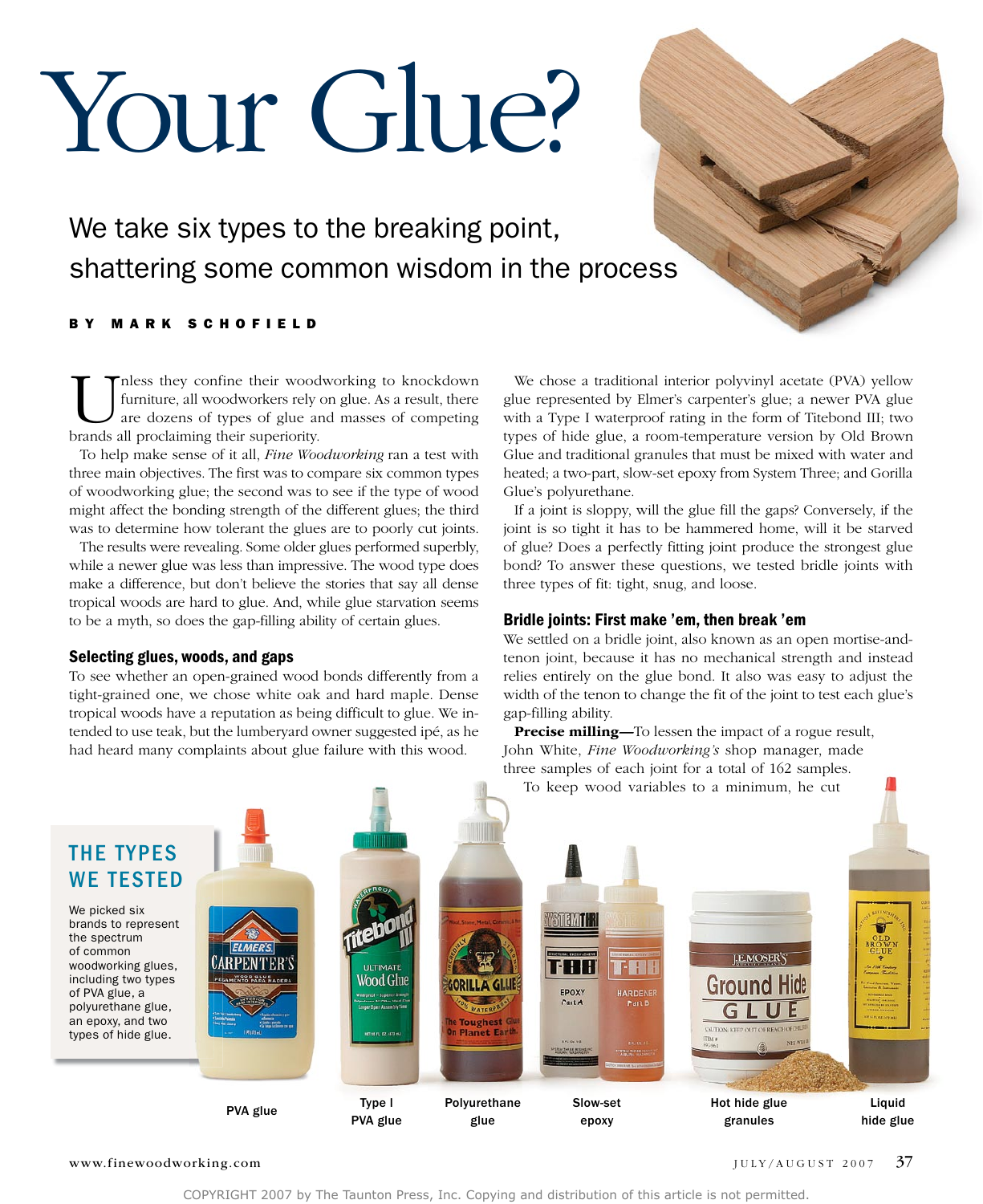

#### MAKING THE JOINTS

*All 162 joints for the test were cut on a tablesaw using a tenoning jig. To maintain even spacing on either side of the tenon in the loose joints, White machined each joint carefully and clamped both pieces to a piece of dead-flat glass while the glue dried.*



#### BREAKING THE JOINTS



*Under pressure. Under the direction of David Matthiesen (left), Chris Tuma placed each joint in the machine at Case Western and applied force gradually.*



*Breaking point. Eventually, the force became great enough for the joint to break within the wood or, as in this case, along the glueline.*



*Monitoring the test. The computer displays the force applied and the amount the joint was compressed. The line's peak marks the point where the joint failed.*

the joints from a single, straight-grained board of each species.

The joints were cut using a Freud box-joint blade set in the 1⁄4-in.-wide configuration, as these blades give a very clean cut with a flat bottom. white

cut all the tight joints first, spacing them so that they needed a light tap to bring them together. Using a dial indicator to adjust the tenoning jig, he cut the snug-fitting joints so that they required only hand pressure to bring them together and would represent a perfect fit to most woodworkers. Last, he cut the loose joints with a 1⁄64-in. gap, split evenly on each side of the tenon. we chose this spacing because there was no wood contact on the tenon, but the joint was still tight enough that most woodworkers would take a chance and hope that glue would fill the gap.

Applying the glue-Each glue was prepared and applied according to the manufacturer's instructions. we used ample

#### FineWoodworking.com

Watch a video to see how we prepared the joints for testing, and to see the Instron machine in action.

glue because squeeze-out was not a consideration.

The final step was to make a 45º cut at the end of each arm to prepare the joints for the joint-breaking machine. To give the glues time to develop maximum strength,

we allowed the joints to rest for three weeks.

Off to the lab-We shipped the joints to the Department of Materials Science and Engineering at Case Western Reserve University in Cleveland, ohio. Under the direction of associate professor David Matthiesen, the samples were placed in an Instron testing machine. The force it took to break each joint was recorded on a computer, and then the values for the three joints were averaged and a standard deviation calculated. See what we learned, p. 40.

*Mark Schofield is the managing editor.*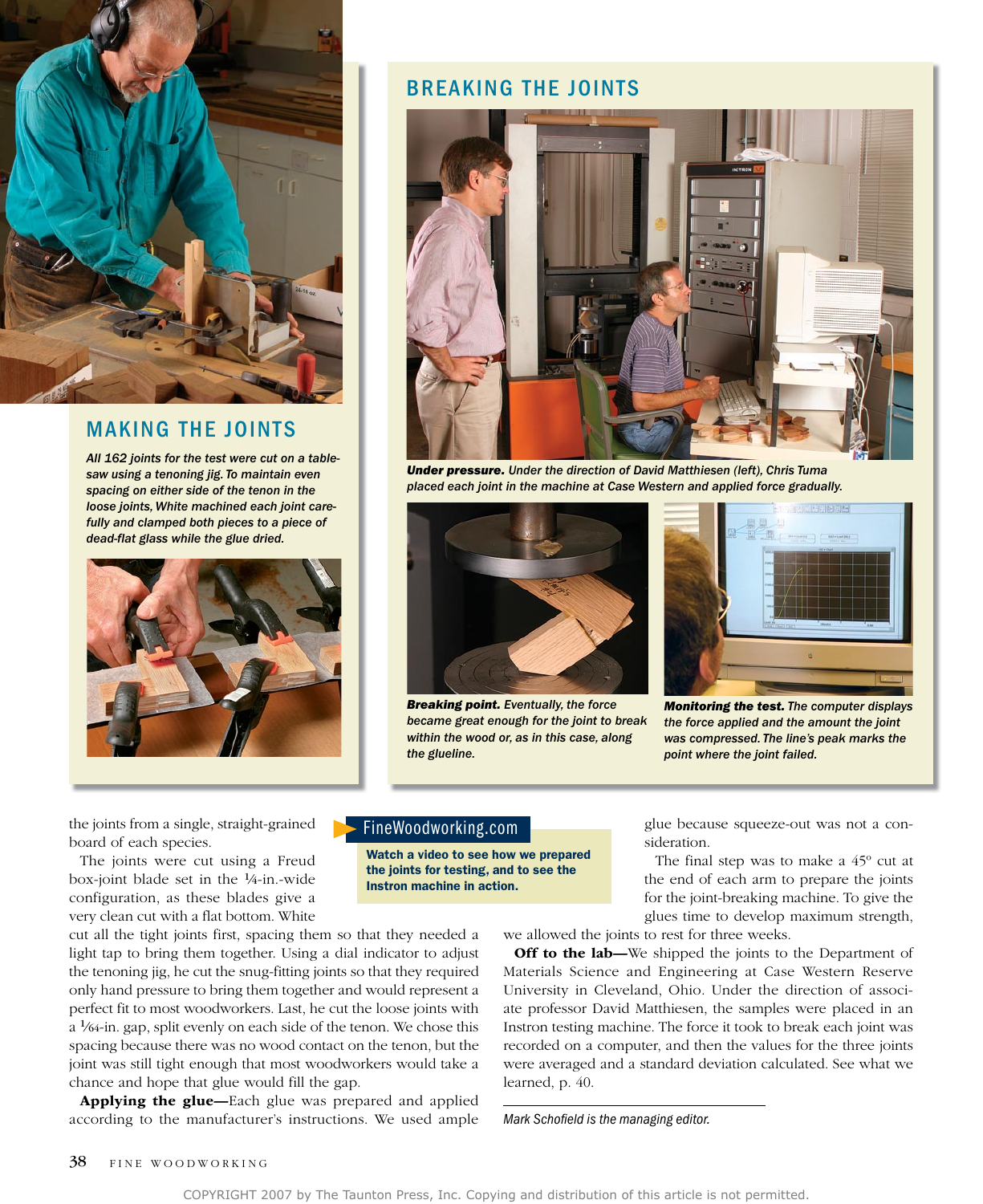## WHICH GLUE IS THE STRONGEST?

The chart shows the glues ranked by the average force it took to break their joints. To give a guide to each glue's relative performance, its average joint strength is shown as a percentage of that of the strongest glue. We rated Type I PVA as the best overall, with interior yellow glue (PVA) as the best value.

|  | <b>GLUE</b>                                                                                                          | <b>JOINT</b><br><b>FIT</b> | <b>MAPLE</b> | <b>OAK</b> | IPÉ  | <b>AVG. JOINT</b><br><b>STRENGTH</b><br>(LB.) | <b>JOINT</b><br><b>STRENGTH AS</b><br>% OF TYPE I<br><b>PVA GLUE</b> | <b>COMMENTS</b>                                                                                                                                                                                                                                                                       |
|--|----------------------------------------------------------------------------------------------------------------------|----------------------------|--------------|------------|------|-----------------------------------------------|----------------------------------------------------------------------|---------------------------------------------------------------------------------------------------------------------------------------------------------------------------------------------------------------------------------------------------------------------------------------|
|  | AUTHOR'S<br><b>BEST OVERALL</b><br>Type I<br>$e_{H_0}$ <sub>10</sub> <sup>6</sup><br><b>PVA</b> glue<br>(waterproof) | Tight                      | 1842         | 1843       | 2554 | 2024                                          | 100%                                                                 | This proved to be a good all-around glue with<br>no weakness in any of the woods or joint fits.<br>Combined with its ease of use and moderate<br>cost, this glue wins the best overall label.                                                                                         |
|  |                                                                                                                      | Snug                       | 1700         | 1822       | 2733 |                                               |                                                                      |                                                                                                                                                                                                                                                                                       |
|  |                                                                                                                      | Loose                      | 1593         | 1603       | 2525 |                                               |                                                                      |                                                                                                                                                                                                                                                                                       |
|  | <b>Slow-set</b><br>epoxy                                                                                             | Tight                      | 1690         | 1908       | 2425 | 1994                                          | 99%                                                                  | The betting before the test was that this glue<br>would be the strongest. It came in a close<br>second, but given its high cost and longer<br>preparation time, this was disappointing.<br>In particular, it didn't prove to be the clear<br>choice for gap-filling.                  |
|  |                                                                                                                      | Snug                       | 1680         | 1832       | 2712 |                                               |                                                                      |                                                                                                                                                                                                                                                                                       |
|  |                                                                                                                      | Loose                      | 1635         | 1557       | 2503 |                                               |                                                                      |                                                                                                                                                                                                                                                                                       |
|  | NUTHOR :<br>EST VALUE /<br><b>PVA glue</b><br>$C_{H01}$ ce                                                           | Tight                      | 1737         | 1769       | 2696 | 1924                                          | 95%                                                                  | Many woodworkers will be relieved to see<br>that their first-choice glue performed so well.<br>Amazingly, it produced the strongest bonds<br>on tight and snug ipé joints. This glue is the<br>best value.                                                                            |
|  |                                                                                                                      | Snug                       | 1543         | 1684       | 2842 |                                               |                                                                      |                                                                                                                                                                                                                                                                                       |
|  |                                                                                                                      | Loose                      | 1474         | 1537       | 2036 |                                               |                                                                      |                                                                                                                                                                                                                                                                                       |
|  | <b>Liquid</b><br>hide glue                                                                                           | Tight                      | 1468         | 1850       | 1716 | 1595                                          | 79%                                                                  | Not as strong as epoxy or the PVAs, this glue<br>still gave a very credible performance. It<br>performed particularly well on oak, but was<br>relatively less strong on ipé.                                                                                                          |
|  |                                                                                                                      | Snug                       | 1516         | 1699       | 1779 |                                               |                                                                      |                                                                                                                                                                                                                                                                                       |
|  |                                                                                                                      | Loose                      | 1436         | 1521       | 1374 |                                               |                                                                      |                                                                                                                                                                                                                                                                                       |
|  | <b>Hot hide glue</b>                                                                                                 | Tight                      | 1488         | 1847       | 1769 | 1531                                          | 76%                                                                  | Proponents of hide glue have never claimed<br>that it is as strong as PVA, but instead<br>promote its reversibility and compatibility with<br>stains and finish. From this test, it appears<br>that hot hide glue is only a little weaker than<br>yellow glue and is stronger on oak. |
|  |                                                                                                                      | Snug                       | 1412         | 1765       | 1459 |                                               |                                                                      |                                                                                                                                                                                                                                                                                       |
|  |                                                                                                                      | Loose                      | 1485         | 1618       | 936  |                                               |                                                                      |                                                                                                                                                                                                                                                                                       |
|  | <b>Polyurethane</b>                                                                                                  | Tight                      | 1414         | 1491       | 1875 | 1164                                          | 58%                                                                  | The surprise of the test was this glue's<br>poor showing. The snug joints were poor,<br>and the loose joints were unacceptable.<br>Polyurethane may be a tough finish, but it<br>isn't a tough glue.                                                                                  |
|  |                                                                                                                      | Snug                       | 1336         | 1055       | 1455 |                                               |                                                                      |                                                                                                                                                                                                                                                                                       |
|  |                                                                                                                      | Loose                      | 564          | 571        | 716  |                                               |                                                                      |                                                                                                                                                                                                                                                                                       |

#### THE WEAKEST LINK

The joints failed in three different ways: With the strongest glues, particularly in maple and oak, the failure was usually 100% in the wood. With the weakest glues, particularly in the strongest wood, ipé, the failure was 100% along the glueline, with the wood fibers remaining intact. But the majority of the joints showed some combination